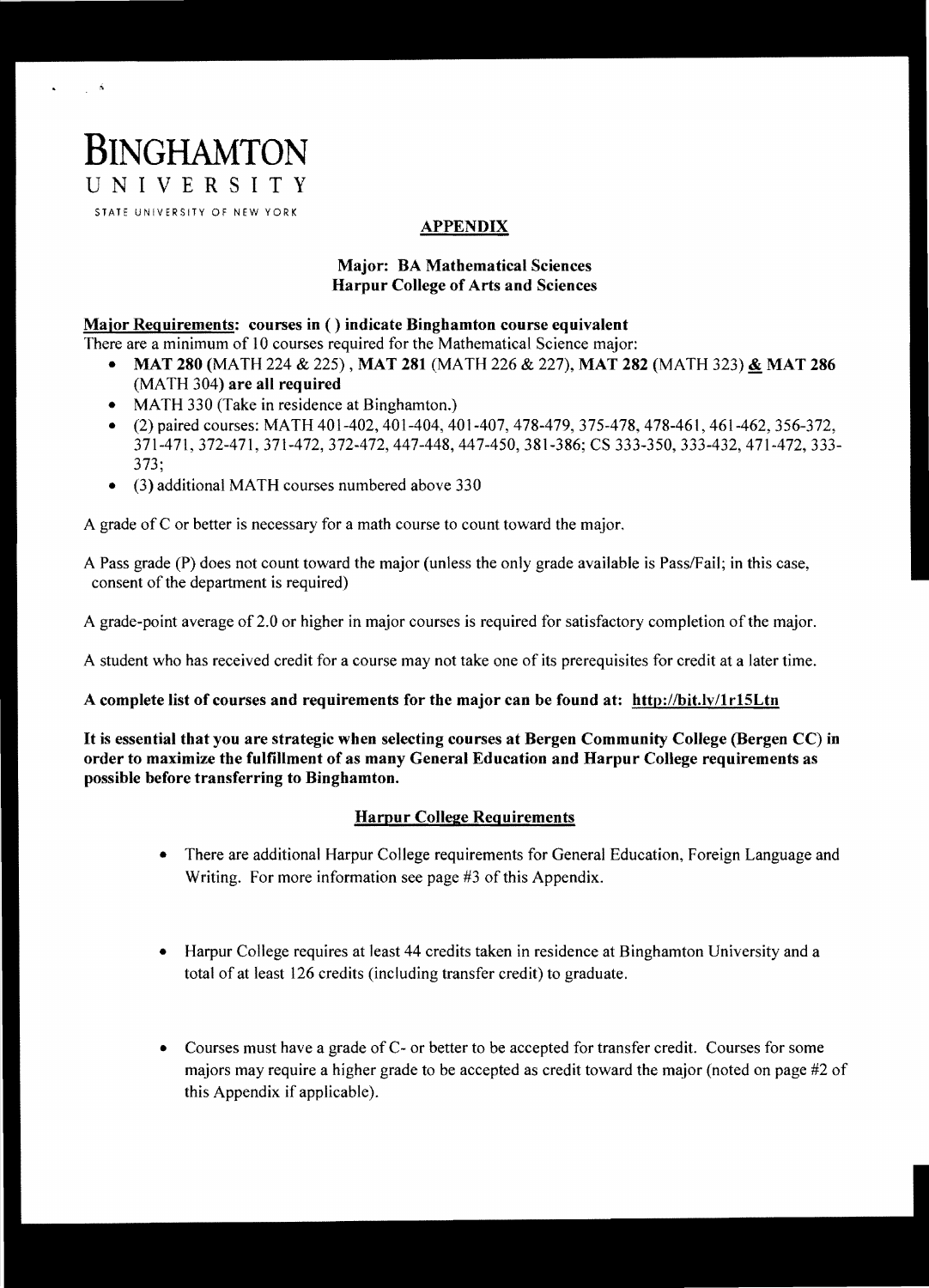Please Note: The schedule below is only one example of how the BA in Mathematical Sciences major can be completed in eight semesters. Your academic advisor or major advisor may recommend that you take courses in a different sequence based on credits earned previously.

See specific important departmental information in the University Bulletin at: http://bit.ly/1r15Ltn

 $\ddot{\phantom{1}}$ 

The BOLD areas below indicate Bergen CC courses that fulfill the BA in Mathematical Sciences major requirements  $\&$  the Binghamton equivalent course follows in ( $\ )$ 

| Year           | Fall                                                                                                                                                                                                          | <b>Spring</b>                                                                                                                                                                                         | <b>Key/Notes</b>                                                                                                                                     |
|----------------|---------------------------------------------------------------------------------------------------------------------------------------------------------------------------------------------------------------|-------------------------------------------------------------------------------------------------------------------------------------------------------------------------------------------------------|------------------------------------------------------------------------------------------------------------------------------------------------------|
| $\mathbf{I}$   | <b>Bergen CC</b><br>*MAT 280 (MATH 224 & 225)                                                                                                                                                                 | <b>Bergen CC</b><br>*MAT 281 (MATH 226 & 227)                                                                                                                                                         | *Fulfills major requirement<br>+ All other courses taken should                                                                                      |
|                | + Gen Ed and other Binghamton<br>requirements                                                                                                                                                                 | + Gen Ed and other Binghamton<br>requirements                                                                                                                                                         | fulfill Gen Ed, additional Foreign<br>Language and Harpur Writing<br>Requirements                                                                    |
| $\overline{2}$ | <b>Bergen CC</b><br>*MAT 282(MATH 323)<br>+ Gen Ed and other Binghamton<br>requirements                                                                                                                       | <b>Bergen CC</b><br>*MAT 286 (MATH 304)<br>+ Gen Ed and other Binghamton<br>requirements                                                                                                              | *Fulfills major requirement<br>+ All other courses taken should<br>fulfill Gen Ed, additional Foreign<br>Language and Harpur Writing<br>Requirements |
| $\overline{3}$ | <b>Binghamton University</b><br>Go to department to<br>$\bullet$<br>declare major<br>Meet with your major<br>$\bullet$<br>advisor and Harpur<br>advisor<br>*MATH 330<br>$\sim$ See comment in "Notes" section | <b>Binghamton University</b><br>*(1) MATH course numbered<br>above 330<br>$\sim$ See comment in "Notes"<br>section                                                                                    | *Fulfills major requirement<br>$\sim$ Complete any Gen Ed, Harpur<br>Writing and Harpur Language<br>requirements not met at Bergen<br>CC             |
| $\overline{4}$ | <b>Binghamton University</b><br>*Select (1) from the list of paired<br>Math courses on page 1<br>$*(1)$ MATH course<br>numbered<br>above 330<br>$\sim$ See comment in "Notes" section                         | <b>Binghamton University</b><br>* Select the second half of the<br>paired Math course you took last<br>semester<br>*(1) MATH course numbered<br>above 330<br>$\sim$ See comment in "Notes"<br>section | * Fulfills major requirement<br>$\sim$ Complete any Gen Ed, Harpur<br>Writing and Harpur Language<br>requirements not met at Bergen<br>CC            |

\*It IS highly recommended that the Gen Ed Laboratory Science (L), Gen Ed Mathematics (M) and additional foreign language requirement be completed at Bergen CC before transferring to Binghamton (unless they will be fulfilled by courses required for the major that must be taken at Binghamton University)